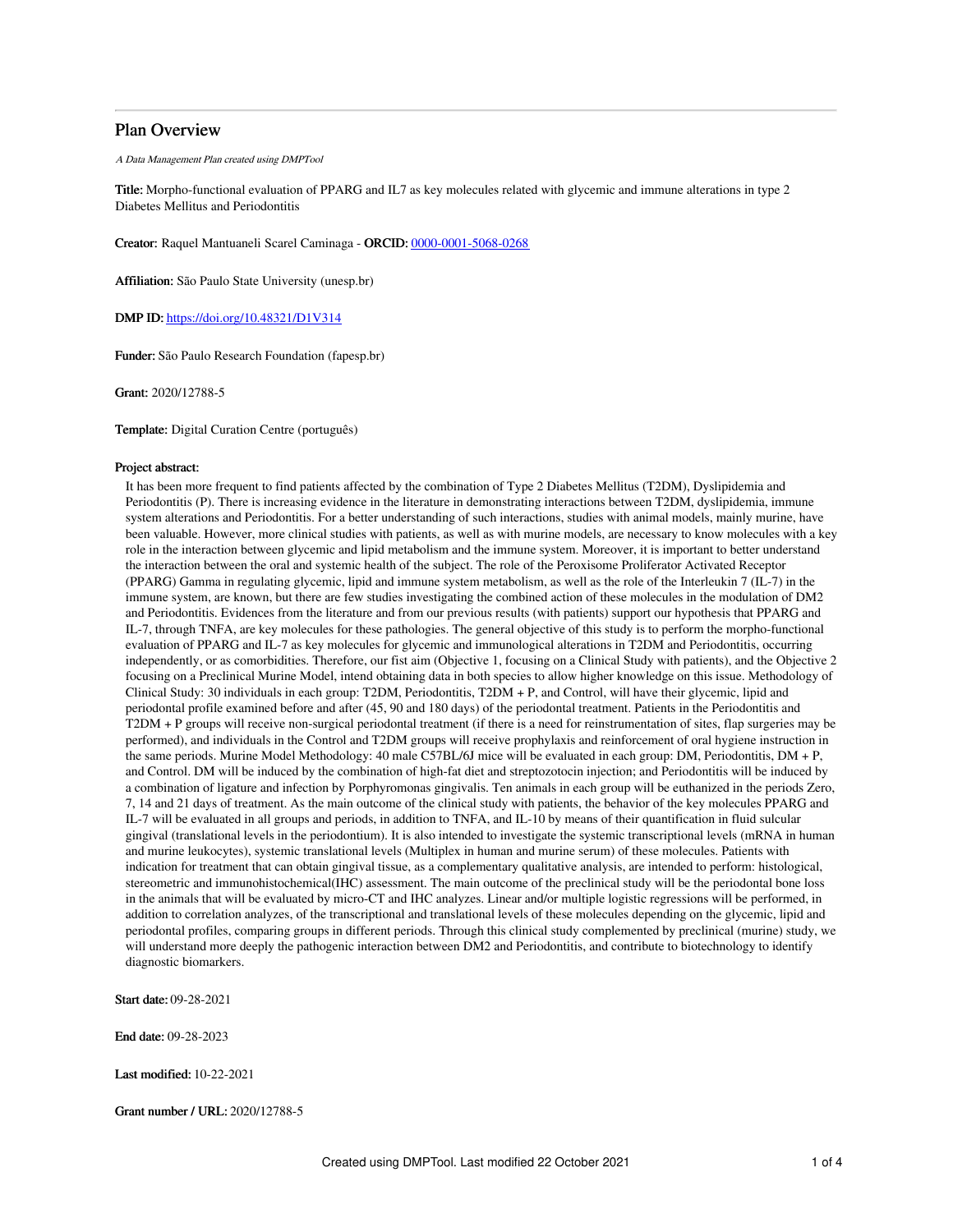# Copyright information:

The above plan creator(s) have agreed that others may use as much of the text of this plan as they would like in their own plans, and customize it as necessary. You do not need to credit the creator(s) as the source of the language used, but using any of the plan's text does not imply that the creator(s) endorse, or have any relationship to, your project or proposal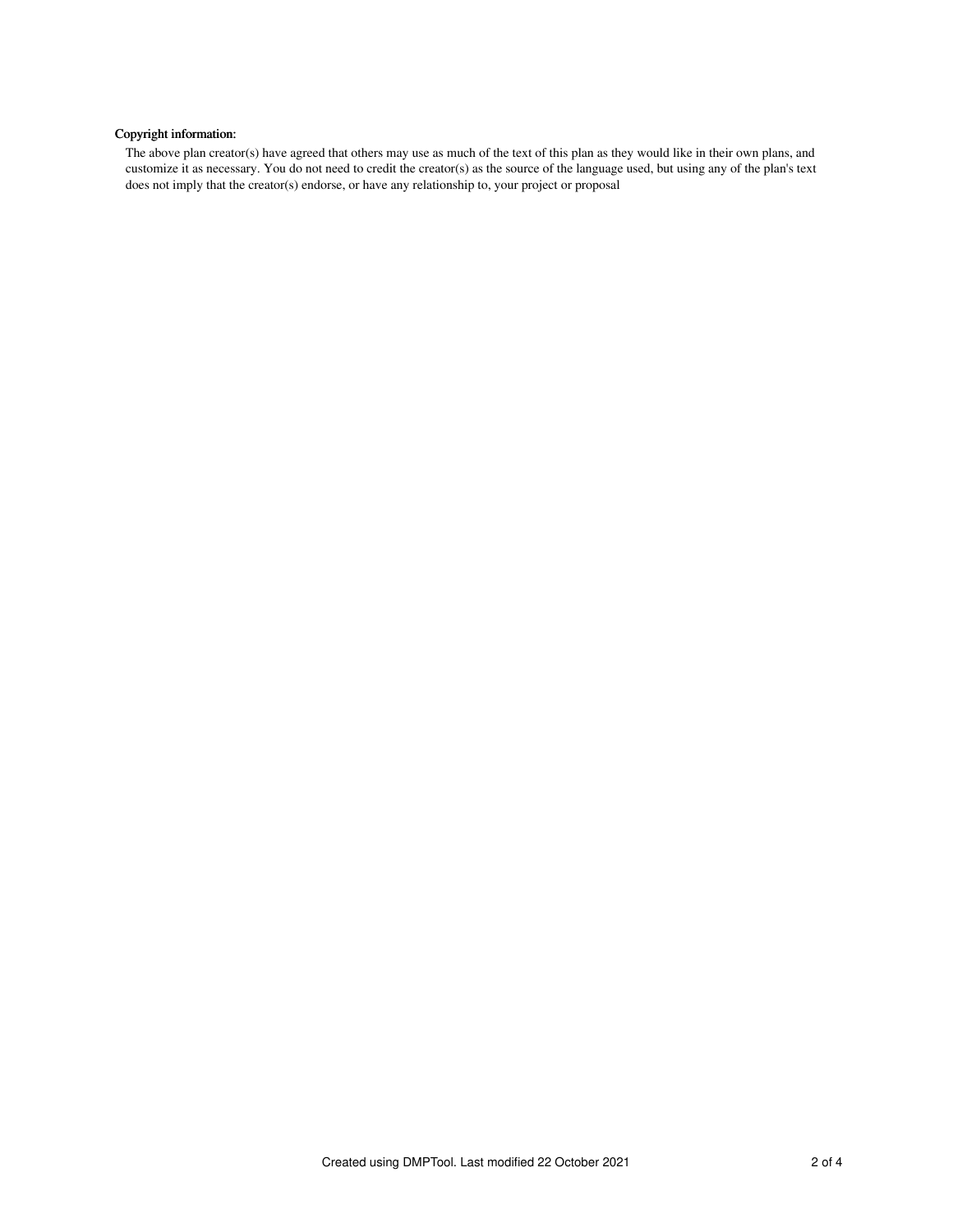## Coleta de Dados

#### Que dados serão coletados ou criados?

Todas as características dos indivíduos (dos pacientes e dos animais) serão anotadas em fichas arquivadas no Laboratório de Genética Molecular da FOAr-UNESP. Serão registrados o código do indivíduo, idade, sexo, características médico-odontológicas (ex: presença doenças, medicamentos que toma), resultados dos exames bioquímicos (perfil glicêmico e lipídico), resultados do periograma completo. Especificamente para os camundongos será registrada a evolução do peso e a glicemia semanalmente. Serão coletados os dados das quantificações e análises de expressão gênica (RT-qPCR), expressão proteica por Multiplex, Western-blot, análises histológicas da reação inflamatória e imuno-histoquímica.

#### Como os dados serão coletados ou criados?

Todas as características dos indivíduos (dos pacientes e dos animais) serão anotadas em fichas arquivadas no Laboratório de Genética Molecular da FOAr-UNESP. Será seguido o padrão dos Procedimentos Operacionais Padrão do Biobanco, do Biotério e do Laboratório de Genética Molecular da FOAr-UNESP, além dos protocolos dos fabricantes dos reagentes para detecção de proteínas e expressão gênica. Os cadernos de Laboratório dos alunos serão mantidos no Laboratório para registro e consultas. Será também utilizado o pacote do Office e/ou do Google Drive para elaboração de textos, planilhas, apresentações e figuras com os resultados das pesquisas para divulgação e eventos científicos e publicações. Os dados das características dos indivíduos (humanos e animais após codificação), exames bioquímicos, expressão gênica (RT-qPCR), expressão proteica por ELISA/Multiplex, análises histológicas da reação inflamatória e quantificação por imuno-histoquímica estarão armazenados em formato .xlsx e poderão ser visualizados com o software Excell. As imagens histológicas e imuno-histoquímicas estarão armazenadas em formato .tiff e poderão ser visualizados com o uso do Adobe Photoshop e Image J. Análises estatísticas dos dados serão realizadas utilizando programas IBM SPSS e GraphPad Prism em formato .pzf, possibilitando o preparo de gráficos.

## Documentação e Metadados

#### Que documentação e metadados acompanharão os dados?

Fichas de cada indivíduo com registros: idade, sexo, características médico-odontológicas (ex: presença doenças, medicamentos que toma). Resultados dos exames bioquímicos (perfil glicêmico e lipídico). Ficha com o periograma completo. Termo de Consentimento Livre e Esclarecido assinado. Dados serão transferidos para o Banco de dados (SPSS), salvos em formato .sav, Especificamente para os camundongos será registrada a evolução do peso e a glicemia semanalmente em planilha excell. Os dados das quantificações e análises de expressão gênica (RT-qPCR), expressão proteica por Multiplex, Western-blot, análises histológicas e imuno-histoquímicas serão coletados e salvos em planilhas Excell como .xlsx. As imagens de curvas de amplificação, géis, cortes histológicos e imunomarcações, quando apropriado, serão armazenadas em formato tiff ou jpeg. Os escores das análises morfométricas e imunomarcação serão tabulados em arquivo Excell, salvo como xlsx.

## Ética e Conformidade Legal

#### Como você administrará qualquer questão ética?

Todo o aspecto ético será respeitado ao longo do desenvolvimento desta pesquisa, conforme a legislação vigente e conforme o projeto apreciado junto aos respectivos Comitês de Ética. Com relação ao Estudo Clínico, este projeto possui aprovação do Comitê de Ética em Pesquisa com Seres Humanos da FOAr-UNESP (CAAE-26839019.6.0000.5416). O paciente assinará um Termo de Consentimento Livre e Esclarecido (TCLE) concordando em participar do estudo, e sua identidade será mantida anônima, por meio da atribuição de um código que não permita o reconhecimento do doador voluntário.

Com relação ao Estudo Pré-Clínico, o projeto foi aprovado pelo Comitê de Ética no Uso de Animais (CEUA-26/2020) e iniciado somente após sua aprovação.

### Como você vai gerenciar os direitos autorais e os direitos de propriedade intelectual (IP / IPR)?

Os dados resultantes deste projeto de pesquisa serão de compartilhamento público somente após publicação em periódicos científicos. Será dada preferência para publicação de artigos como Creative Commons Zero (CC0), ou seja plenamente de domínio público. Os direitos autorais serão compartilhados pelo grupo de pesquisadores que gerou o(s) artigo(s). Detalhes dos dados poderão ser disponibilizados para geração de novas análises, como meta-análises, quando requerido pelo periódico ou por outro pesquisador interessado (externo ao grupo), preferencialmente mediante colaboração, após contato com a pesquisadora responsável (Raquel M. Scarel-Caminaga). Os dados poderão ser compartilhados por nuvem ou por email.

## Armazenamento e Backup

### Como os dados serão armazenados e terão backup durante a pesquisa?

Todos os dados serão depositados em computadores da Instituição, e em nuvem do Google Drive na conta institucional (os quais também atuarão como backup dos dados) além de serem depositados no repositório institucional da UNESP. Um backup físico também será realizado e ficará armazenado no Laboratório de Genética Molecular com a pesquisadora responsável (Raquel M. Scarel Caminaga). Os dados eletrônicos serão preservados por no mínimo 10 anos após a conclusão do projeto. As fichas clínicas serão arquivadas em pastas e amostras biológicas excedentes das análises serão armazenadas em freezer -80ºC, e blocos parafinados e lâminas serão mantidos em caixas preservadas de umidade por tempo indeterminado no Laboratório de Genética Molecular da FOAr-UNESP, sob guarda da pesquisadora responsável (Raquel M. Scarel Caminaga).

#### Como você vai gerenciar o acesso e a segurança?

O acesso a todas as unidades de armazenamento e coleta de dados online será protegido por senha e limitado para a equipe de pesquisa.